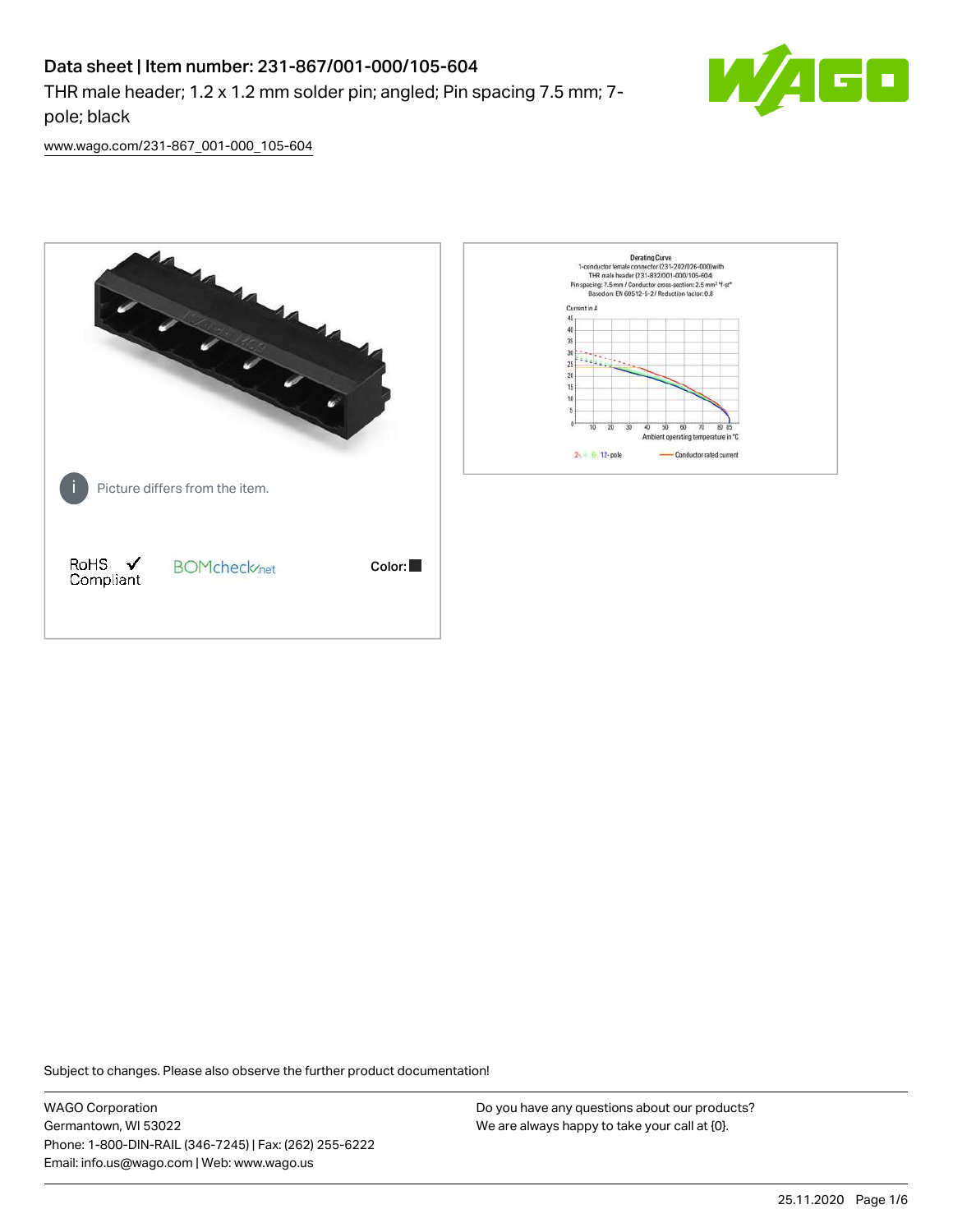



#### Item description

- $\blacksquare$ THR male headers for reflow soldering in SMT applications
- $\blacksquare$ Available in tape-and-reel packaging for automated pick-and-place PCB assembly
- $\blacksquare$ 1.2 x 1.2 mm solder pins allow nominal current up to 16 A, enhancing stability of shorter headers
- $\blacksquare$ Also available in bulk packaging for manual placement
- $\blacksquare$ Male headers may be mounted horizontally or vertically
- $\blacksquare$ With coding fingers

#### Safety information 1:

The MCS – MULTI CONNECTION SYSTEM includes connectors without breaking capacity in accordance with DIN EN 61984. When used as intended, these connectors must not be connected/disconnected when live or under load. The circuit design should ensure header pins, which can be touched, are not live when unmated.

#### Data Electrical data

#### Ratings per IEC/EN 60664-1

| Ratings per             | IFC/FN 60664-1 |
|-------------------------|----------------|
| Rated voltage (III / 3) | 500 V          |

Subject to changes. Please also observe the further product documentation!

| <b>WAGO Corporation</b>                                | Do you have any questions about our products? |
|--------------------------------------------------------|-----------------------------------------------|
| Germantown, WI 53022                                   | We are always happy to take your call at {0}. |
| Phone: 1-800-DIN-RAIL (346-7245)   Fax: (262) 255-6222 |                                               |
| Email: info.us@wago.com   Web: www.wago.us             |                                               |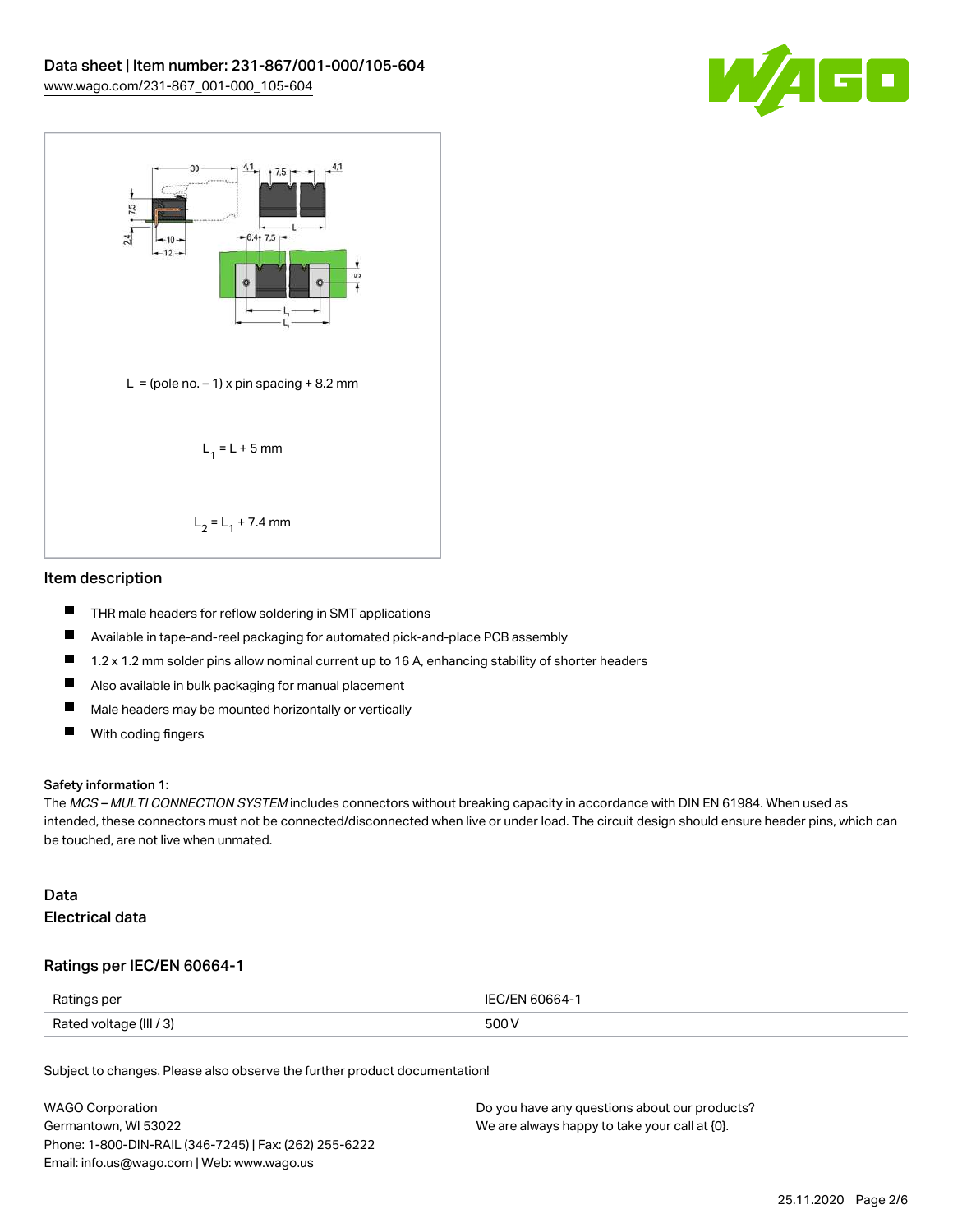# Data sheet | Item number: 231-867/001-000/105-604

[www.wago.com/231-867\\_001-000\\_105-604](http://www.wago.com/231-867_001-000_105-604)



| Rated surge voltage (III/3) | 6 <sub>kV</sub>                                                       |
|-----------------------------|-----------------------------------------------------------------------|
| Rated voltage (III/2)       | 630 V                                                                 |
| Rated surge voltage (III/2) | 6 <sub>k</sub> V                                                      |
| Nominal voltage (II/2)      | 1000V                                                                 |
| Rated surge voltage (II/2)  | 6 <sub>k</sub> V                                                      |
| Rated current               | 16A                                                                   |
| Legend (ratings)            | $(III / 2)$ $\triangle$ Overvoltage category III / Pollution degree 2 |

# Ratings per UL 1059

| Approvals per                  | UL 1059 |
|--------------------------------|---------|
| Rated voltage UL (Use Group B) | 300 V   |
| Rated current UL (Use Group B) | 10 A    |
| Rated voltage UL (Use Group D) | 300 V   |
| Rated current UL (Use Group D) | 10 A    |

# Ratings per UL 1977

| Rated voltage UL 1977     | 600\  |
|---------------------------|-------|
| FUL 1977<br>Rated current | _____ |

#### Ratings per CSA

| Approvals per                   | CSA   |
|---------------------------------|-------|
| Rated voltage CSA (Use Group B) | 300 V |
| Rated current CSA (Use Group B) | 10 A  |
| Rated voltage CSA (Use Group D) | 300 V |
| Rated current CSA (Use Group D) | 10 A  |

## Connection data

| Pole No.                   |  |
|----------------------------|--|
| Total number of potentials |  |
| Number of connection types |  |
| Number of levels           |  |

# Physical data

| Pin spacing | 7.5 mm / 0.295 inch  |
|-------------|----------------------|
| Width       | 53 mm / 2.087 inch   |
| Height      | 10.8 mm / 0.425 inch |

Subject to changes. Please also observe the further product documentation!

| WAGO Corporation                                       | Do you have any questions about our products? |
|--------------------------------------------------------|-----------------------------------------------|
| Germantown, WI 53022                                   | We are always happy to take your call at {0}. |
| Phone: 1-800-DIN-RAIL (346-7245)   Fax: (262) 255-6222 |                                               |
| Email: info.us@wago.com   Web: www.wago.us             |                                               |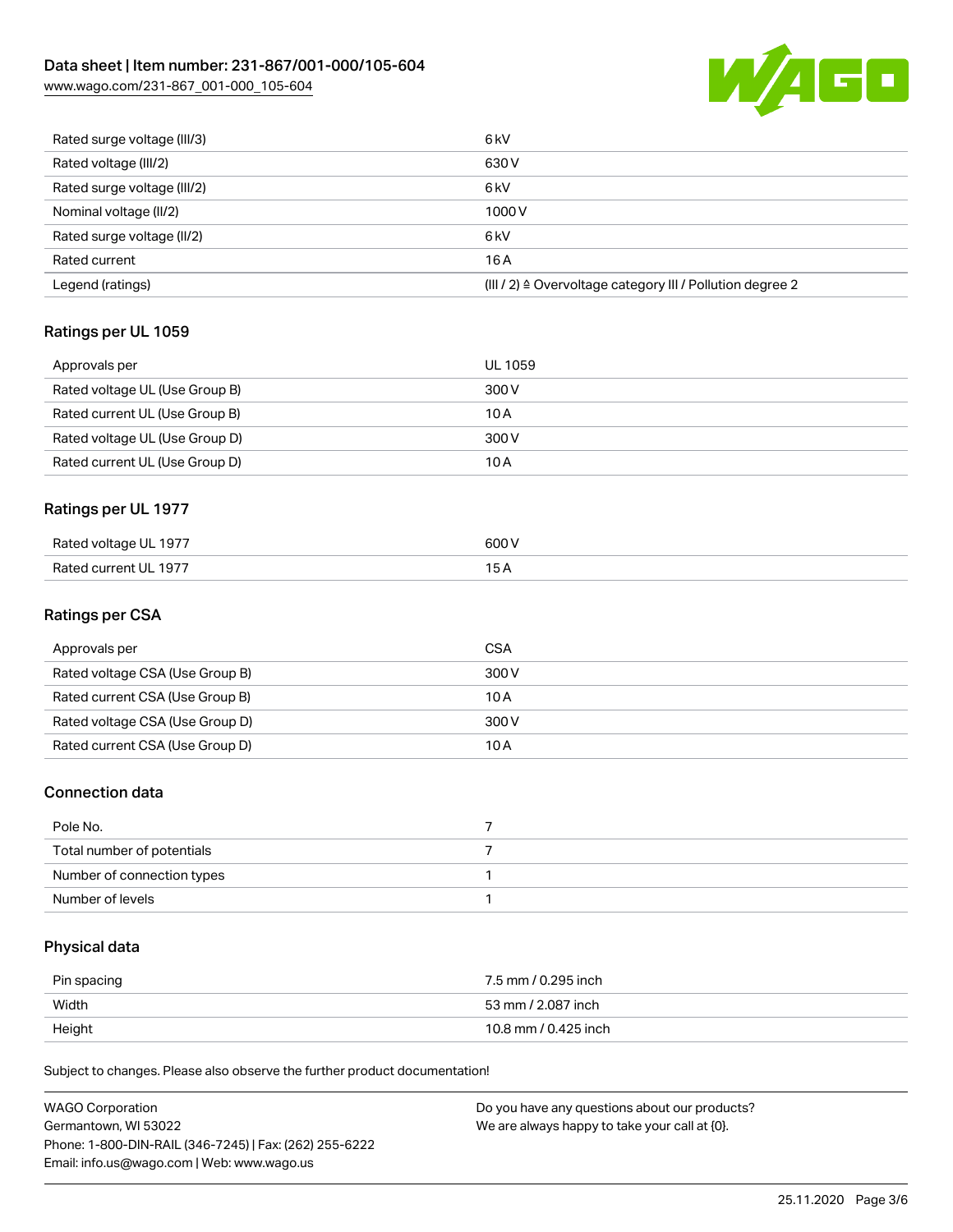

| Height from the surface            | 8.4 mm / 0.331 inch        |
|------------------------------------|----------------------------|
| Depth                              | 12 mm / 0.472 inch         |
| Solder pin length                  | $2.4 \,\mathrm{mm}$        |
| Solder pin dimensions              | $1.2 \times 1.2$ mm        |
| Plated through-hole diameter (THR) | $1.7$ <sup>(+0.1)</sup> mm |

#### Plug-in connection

| Contact type (pluggable connector) | Male connector/plug |
|------------------------------------|---------------------|
| Connector (connection type)        | for PCB             |
| Mismating protection               | No                  |
| Mating direction to the PCB        |                     |

## PCB contact

| PCB contact                         | THR                                      |
|-------------------------------------|------------------------------------------|
| Solder pin arrangement              | over the entire male connector (in-line) |
| Number of solder pins per potential |                                          |

## Material Data

| Color                       | black                                   |
|-----------------------------|-----------------------------------------|
| Material group              |                                         |
| Insulation material         | Polyphthalamide (PPA GF)                |
| Flammability class per UL94 | V0                                      |
| Contact material            | Electrolytic copper ( $E_{\text{Cl}}$ ) |
| Contact plating             | tin-plated                              |
| Weight                      | 3.6 <sub>g</sub>                        |

#### Environmental Requirements

## Commercial data

| 3 (Multi Conn. System)<br>Product Group |               |
|-----------------------------------------|---------------|
| Packaging type                          | <b>BOX</b>    |
| Country of origin                       | <b>PL</b>     |
| <b>GTIN</b>                             | 4045454901387 |
| Customs tariff number                   | 85366990990   |

Subject to changes. Please also observe the further product documentation!

| WAGO Corporation                                       | Do you have any questions about our products? |
|--------------------------------------------------------|-----------------------------------------------|
| Germantown, WI 53022                                   | We are always happy to take your call at {0}. |
| Phone: 1-800-DIN-RAIL (346-7245)   Fax: (262) 255-6222 |                                               |
| Email: info.us@wago.com   Web: www.wago.us             |                                               |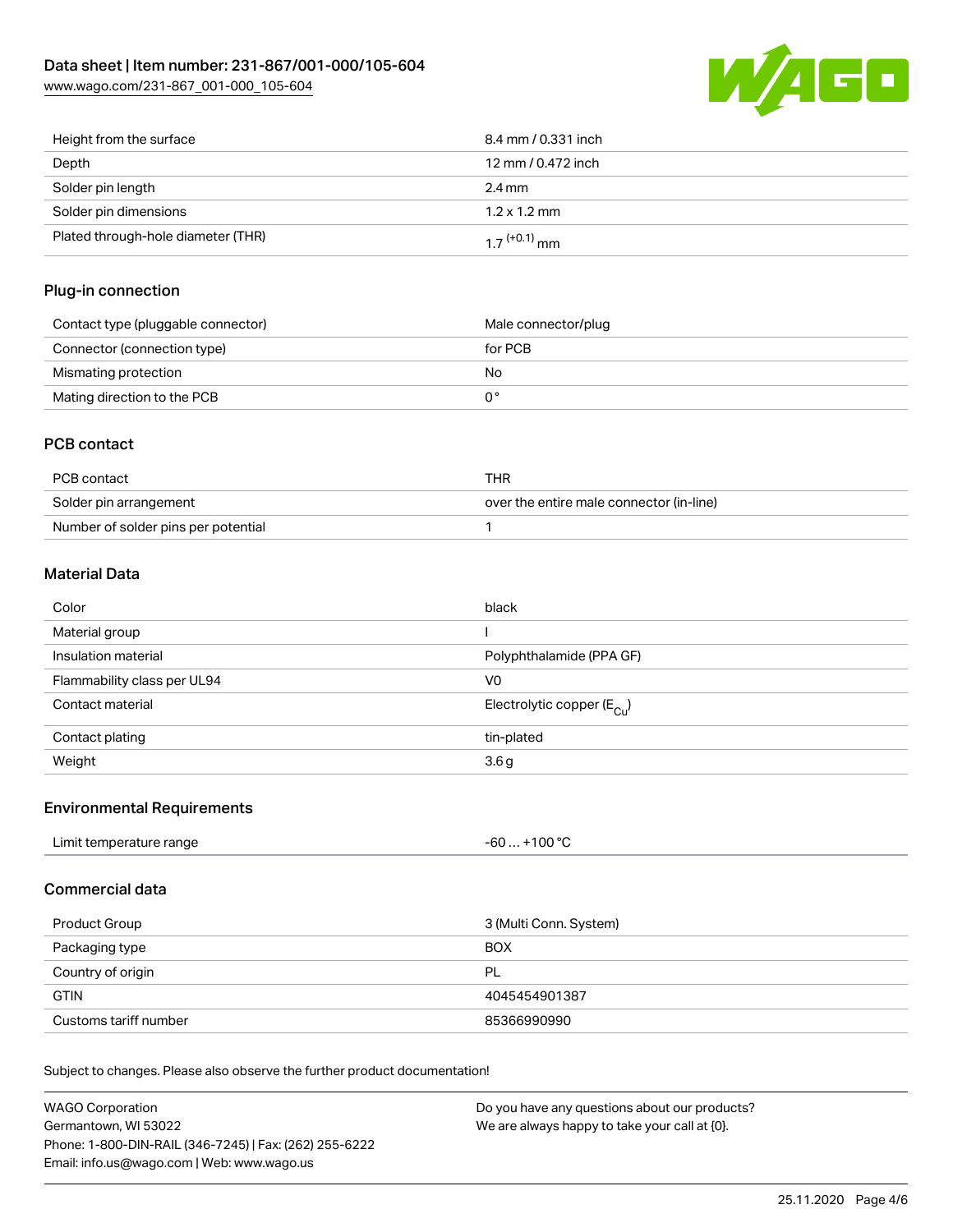

## Approvals / Certificates

Country specific Approvals

|                     |                                                                                                            |                                 | Certificate                  |
|---------------------|------------------------------------------------------------------------------------------------------------|---------------------------------|------------------------------|
| Logo                | Approval                                                                                                   | <b>Additional Approval Text</b> | name                         |
|                     | CB                                                                                                         | IEC 61984                       | NL-39756                     |
|                     | <b>DEKRA Certification B.V.</b>                                                                            |                                 |                              |
|                     | <b>CSA</b>                                                                                                 | C22.2                           | 1466354                      |
|                     | DEKRA Certification B.V.                                                                                   |                                 |                              |
|                     |                                                                                                            |                                 |                              |
|                     | <b>KEMA/KEUR</b><br>DEKRA Certification B.V.                                                               | EN 61984                        | 2190761.01                   |
| <b>KEMA</b>         |                                                                                                            |                                 |                              |
| <b>UL-Approvals</b> |                                                                                                            |                                 |                              |
|                     |                                                                                                            |                                 | Certificate                  |
| Logo                | Approval                                                                                                   | <b>Additional Approval Text</b> | name                         |
|                     | <b>UR</b>                                                                                                  | <b>UL 1059</b>                  | E45172                       |
|                     | Underwriters Laboratories Inc.                                                                             |                                 |                              |
|                     | <b>UR</b>                                                                                                  | <b>UL 1977</b>                  | 20150318-                    |
|                     | Underwriters Laboratories Inc.                                                                             |                                 | E45171                       |
| Counterpart         |                                                                                                            |                                 |                              |
|                     |                                                                                                            |                                 |                              |
|                     | Item no.231-207/026-000<br>Female plug; 7-pole; 12 AWG max; pin spacing 7.5 mm; 1 conductor per pole; gray |                                 | www.wago.com/231-207/026-000 |

## Compatible products

| Marking accessories                                                                                                     |                                                                                      |                      |
|-------------------------------------------------------------------------------------------------------------------------|--------------------------------------------------------------------------------------|----------------------|
| d de la década de la década de la década de la década de la década de la década de la década de la década de l<br>Desde | Item no.: 210-833<br>Marking strips; on reel; 6 mm wide; plain; Self-adhesive; white | www.wago.com/210-833 |
| <u>M</u>                                                                                                                | Item no.: 210-834<br>Marking strips; on reel; 5 mm wide; plain; Self-adhesive; white | www.wago.com/210-834 |
| Coding                                                                                                                  |                                                                                      |                      |

Subject to changes. Please also observe the further product documentation!

WAGO Corporation Germantown, WI 53022 Phone: 1-800-DIN-RAIL (346-7245) | Fax: (262) 255-6222 Email: info.us@wago.com | Web: www.wago.us Do you have any questions about our products? We are always happy to take your call at {0}.